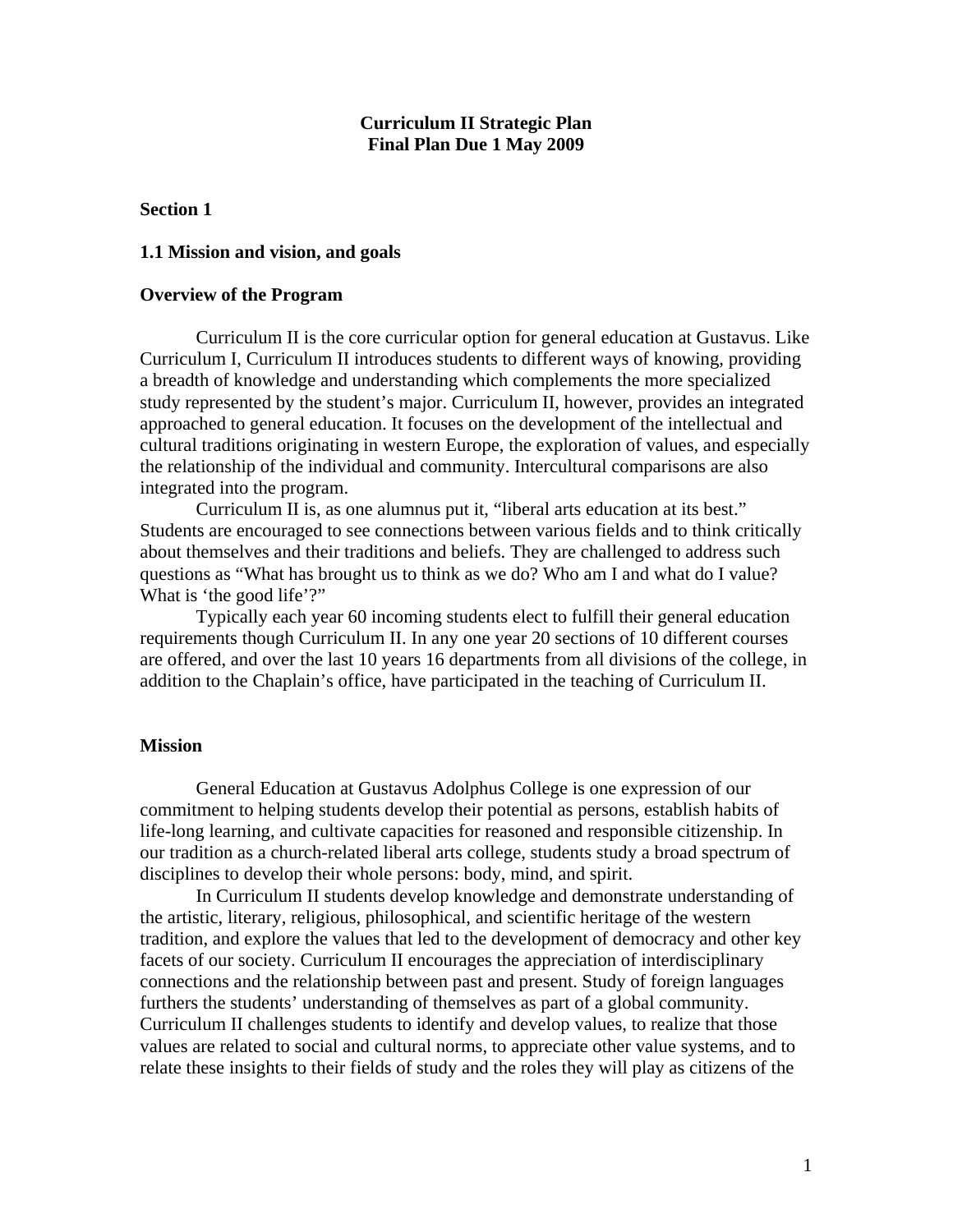world. Curriculum II also encourages personal health and fitness, and competence in quantitative and analytical reasoning, writing, and speaking.

Curriculum II is one of the best embodiments of the college's mission, nurturing almost all of the elements enunciated in the college's Mission Statement. It helps promote an international perspective by requiring language study and encouraging study abroad. It is designed to be interdisciplinary. Like Curriculum I, it requires a course to help foster "a mature understanding of the Christian faith." But Biblical Tradition, taken in the students' first semester, is reinforced by an examination of values, ethics, and faith throughout the program, especially in Individual and Morality and culminating in the Senior Seminar, where students discuss ethical issues in the contemporary world and write a final paper on the development of their own values and their impact on what they see of their future. Curriculum II classes are especially effective in promoting the open exchange of ideas and the individual pursuit of learning since the classes are discussion oriented and students have a common base of knowledge and an unusual level of knowledge and trust of each other, resulting in deeper and more candid discussions. Some students and faculty have suggested making Curriculum II an honors program because the courses are challenging and the program attracts some of our best students. But because of its combination of challenge and the support provided by being a small community, the program both pushes and supports all of its students to attain their full personal and intellectual potential. Because of the values emphasis, it also prepares them for "fulfilling lives of leadership and service." Alumni attest to Curriculum II's effectiveness in developing in them a passion for life-long learning.

 Curriculum II's special contributions to the totality of the college are numerous. In addition to being a particularly good embodiment of liberal arts education and the college's mission statement, Curriculum II makes Gustavus unusual. Few other colleges offer its students the choice of two general education programs, and most of the colleges offering a core curriculum program do not have such extensive four-year programs, especially if they are not honors programs. Although Curriculum II is not an honors program, it still attracts some of our best students, as indicated by the number of Curriculum II students elected to Phi Beta Kappa. In a 2003 poll of the National Merit first-year students, Curriculum II tied with Music for the highest number of mentions as an influence on the student's decision to enroll at Gustavus. Curriculum II students also are particularly active in leadership and service at Gustavus, being elected to the Guild of St. Ansgar and the Guild of St. Lucia in disproportionate numbers compared to their percentage of the student population.

### **Vision**

 Curriculum II must build on its present strengths. It takes consistent attention and hard work to keep the very best aspects of the program thriving. The program will continue to develop in students a historical perspective. To quote from an earlier rationale for the program: "It is as true of the person interested in science or social sciences as of the person interested in art, literature or history itself, that a "historical sense" – characterized by T.S. Eliot as "a perception, not only of the pastness of the past, but of its presence" – more than any other aspect of our education liberates us from narrowness,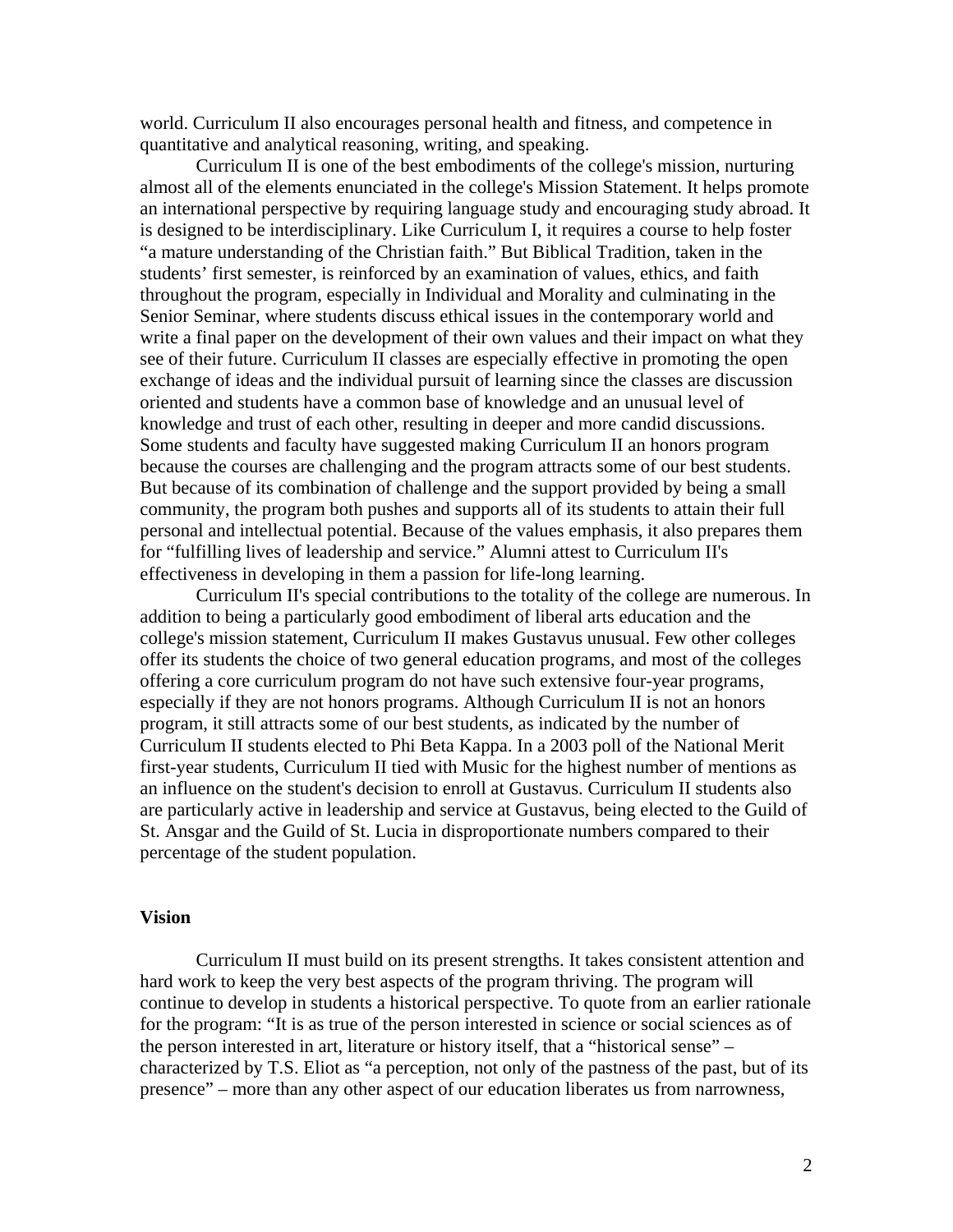parochialism and chauvinism." The connections between courses, many of which were established in the founding of the program, will continue to teach students the interconnectedness of all knowledge and we will look to create even more of these connections. This emphasis on looking at questions through the various lenses of different disciplines will remain a distinguishing feature of the program. Strength of community is vital to the success of the discussion oriented learning that characterizes almost all courses in Curriculum II. The trust and bonds between students, within and between cohorts, will continue to be developed through a variety of activities. Finally, the attention to moral and ethical questions that has been built into several courses, culminating in the senior seminar, will continue to lie at the core of the program and we will search out new ways to renew this emphasis.

 Though there may be a myriad of ways to enhance and supplement Curriculum II as described above, a few recent initiatives at Gustavus are well suited to both its strengths and needs. First, service learning has become established at Gustavus as a central and distinguishing feature of what we offer our students. Turning ideals into action is a logical extension of the moral and ethical emphasis in Curriculum II. Although service learning has begun to be incorporated into the Individual and Society course, it could be more regularly expected of our students. Another growing area of interest at Gustavus has been expanding our students' global perspective. Although students in Curriculum II have always been required to take more foreign language and studied abroad at greater rates than Curriculum I students, there is still room for improving their exposure to and understanding of a global, especially non-western, perspective. We might want to revisit the possibility of a non-western requirement, and at least review the systematic inclusion of non-western material in our courses. Finally, greater diversity of both faculty and students would improve the program in a variety of ways. We will search out new strategies and venues for recruiting diverse faculty and students to Curriculum II.

#### **Goals**

Goal 1: Promote the liberal arts through a signature program that embodies the liberal arts tradition, integrates multiple ways of knowing and educates students for the twenty-first century in a learning community of students and faculty.

Goal 2: Help students to understand and engage with the world to make a difference.

### **1.2 Programs**

Not applicable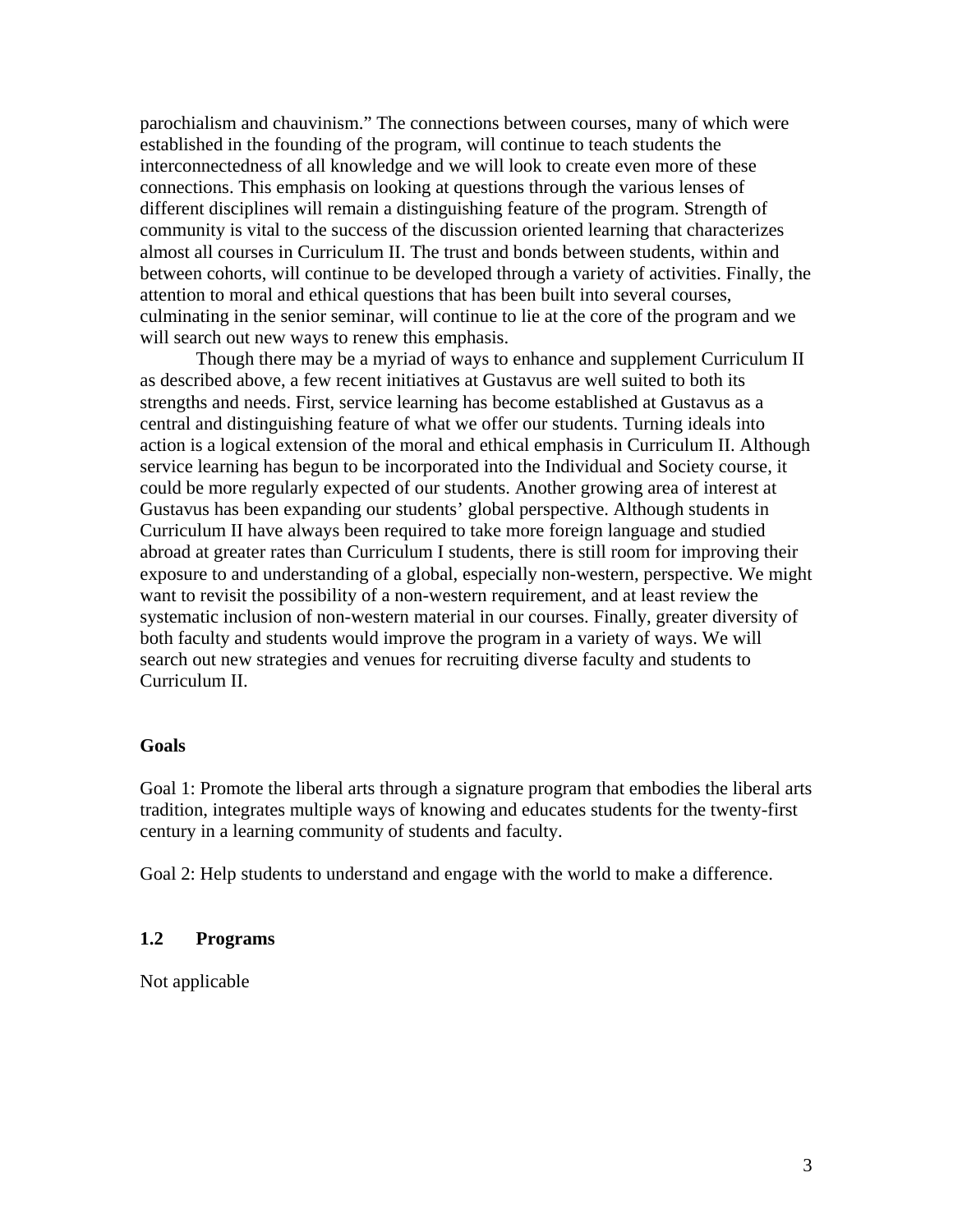## **1.3 Support relationships**

 Curriculum II depends on faculty from many departments to staff its courses and to participate in the curricular and extra-curricular activities that make it a thriving community of learners. Below is a list of the courses in the Curriculum II program and the departments (arranged alphabetically) that have typically staffed individual courses in recent years:

Historical Perspective I CUR-100: Classics Historical Perspective II CUR-110: History The Individual and Morality CUR-120: Philosophy The Biblical Tradition CUR-140: Religion The Individual and Society CUR-210: Education, Political Science, Psychology, Sociology/Anthropology Musical Understanding CUR-220: Music The Visual Experience CUR-230: Art and Art History, Classics, English, Modern Languages, Literatures and Cultures, Philosophy Theatre Arts CUR-240: Theatre/Dance The Literary Experience CUR-250: Classics, English, Modern Languages, Literatures and Cultures The Natural World CUR-260: Biology, Education, Geology, Physics Senior Seminar CUR-399: various, including Chaplain's Office and Library

 A key contributor to the Curriculum II program is the Administrative Assistant in the Office of the Provost (currently Leslie Weber, taking over from Kathy Scholl), who manages many of the organizational operations, assisted by two student assistants who are Curriculum II students.

 Chaplain Brian Johnson has also contributed to the program in a number of ways: teaching courses, participating on retreats, and hosting regular Curriculum II BBQs at his house.

### **Section 2 Strategic Review**

### **2.1 Strategic issues**

### **I. Strengths**

 The Curriculum II program is felicitously aligned with the mission of the college in both its conceptual design and its execution. Among its great strengths are the cohesion, full engagement and clear sense of common purpose that its faculty and students share. The Curriculum II program offers a model of learning that encourages independent thinking and intellectual curiosity. Its integrated curriculum is particularly suited to developing a coherent understanding of the liberal arts and exploring their interrelations. Curriculum II attracts faculty who favor interdisciplinary approaches; collectively, they bring considerable interdisciplinary and global expertise to the program. The program enjoys broad college-wide support and enthusiastic support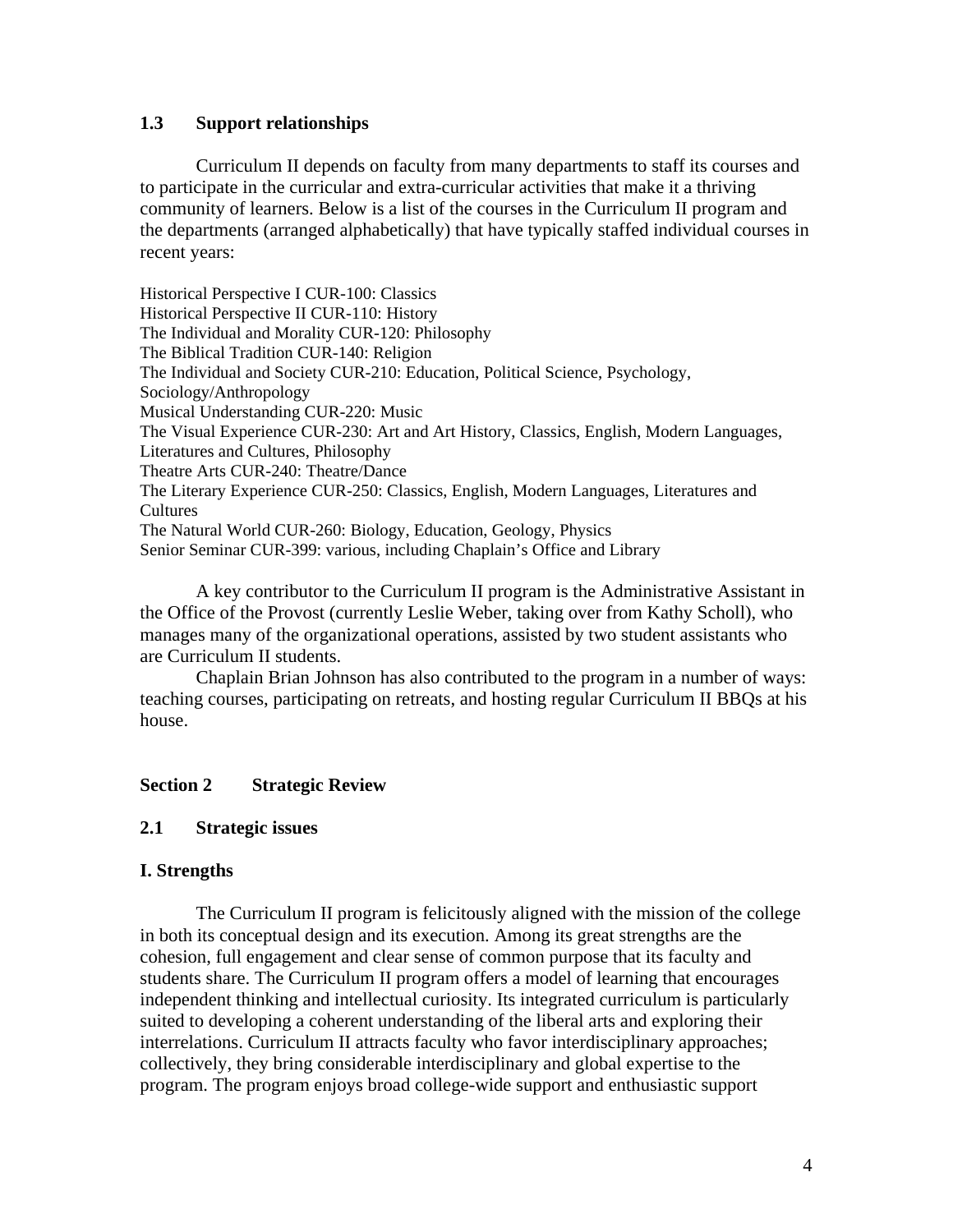among its alumni. It makes key contributions to each of the five core values that undergird the college's mission:

### **1. Excellence**

 In the last external assessment of the program (2003), the external reviewers (Margaret Downes and Mel Piehl) characterized Curriculum II as a "strong signature program", describing it thus:

 In its Curriculum II, Gustavus Adolphus has what all colleges struggle, not always successfully, to establish: a "signature program." Such a program serves as the most obvious proud feature on the public face of the institution, expressing the core of its character and its commitment to the values proclaimed in its Mission. A signature program attracts a student body and a faculty ready and willing to fulfill those values; it also helps to focus alumni, and the wider public, on the points that inspire the whole college.

 Curriculum II is a strong signature program, serving as a wonderful embodiment of Gustavus Adolphus College's mission of church related liberal arts higher education. Curriculum II's students, accepted for their professed love of learning, experience rigorous and joyful education in a bonded community of learners, and thus provide heart to the whole campus.

Curriculum II serves the college's commitment to academic excellence in the following ways:

**Its students:** Curriculum II offers its students a rigorous, rich and conceptually integrated framework for a liberal arts education in a learning community that fosters a love of learning and encourages students to excel. Although Curriculum II is not an honors program and does not select participants on academic merit, a disproportionate number of Curriculum II students attain academic distinctions such as induction into Phi Beta Kappa and national scholarship awards, and the students and faculty in the program give high marks to the academic enrichment that the program offers. Many Curriculum II students take on leadership roles on campus. The program develops writing skills, emphasizes the reading and analysis of primary texts, and cultivates in-depth discussion and studentcentered learning.

**Its faculty:** Curriculum II also offers faculty the considerable benefits that arise through participating in a cohort of intellectually curious faculty and students who share in an integrated curriculum. Many faculty report that their Curriculum II classes are among their most rewarding teaching experiences, and that teaching in Curriculum II and interacting with Curriculum II colleagues has led them to develop innovative courses and enriched their scholarship.

**The college:** Curriculum II typically attracts students who are eager to engage in serious inquiry and who are invested in their education. The program is known as a distinctive feature of the college, and is frequently cited by students as a factor in their choosing Gustavus; recommendation by Curriculum II alumni also contributes significantly to recruitment. Curriculum II also makes significant contributions to the vibrant academic life of the Gustavus community as a whole. As the external evaluators noted (p. 2),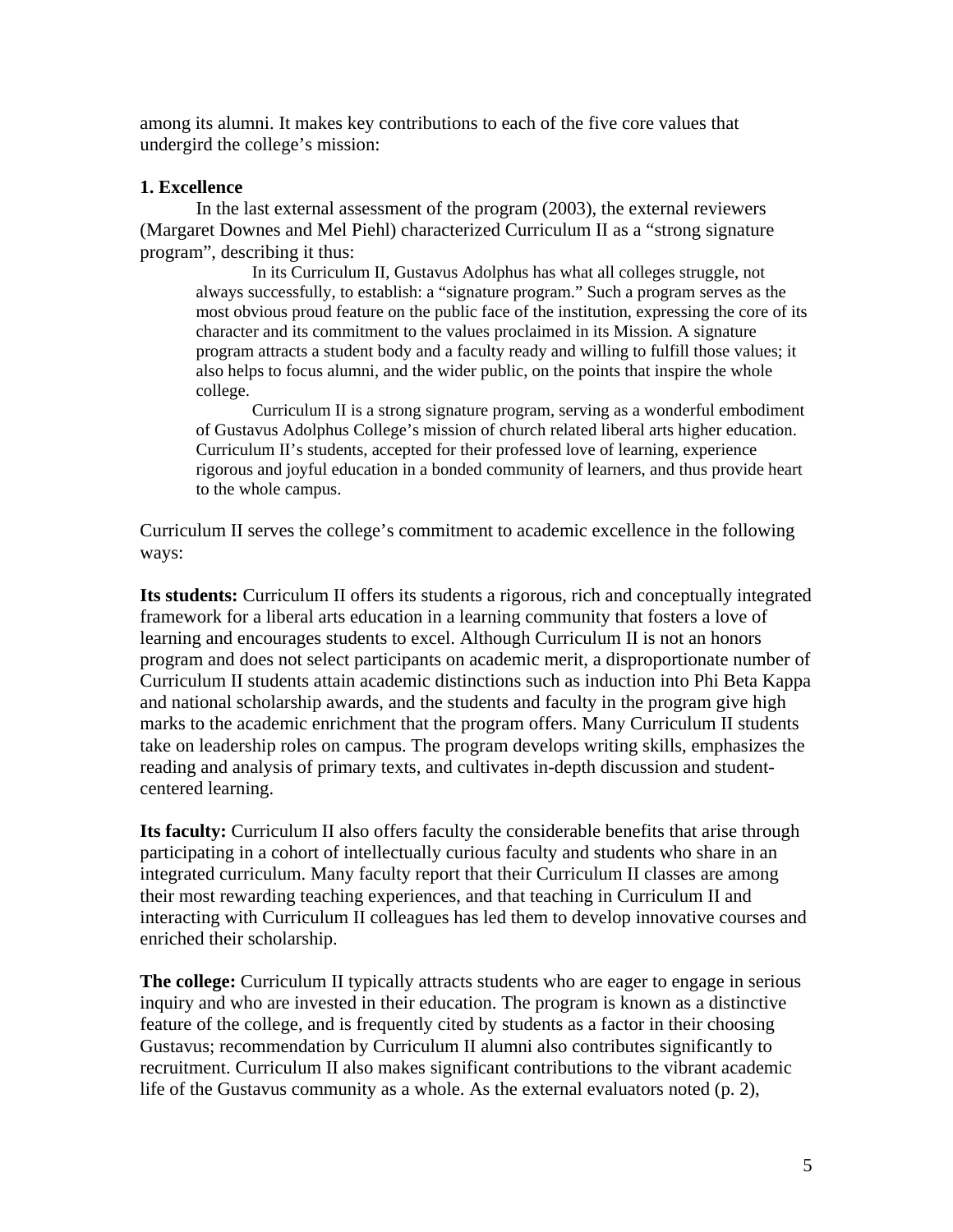"Curriculum II appears to benefit the whole campus, as the program's energy and accomplishments are spread by its students' and its faculty's involvement in non-Curriculum II classes and activities."

#### **2. Community**

 Community is a particular strength of the Curriculum II program. Students take a sequence of courses as a cohort; over the course of these shared courses, they develop relationships of trust that encourage mutual respect and the open and vigorous exchange of ideas. An endowment through a National Endowment for the Humanities grant allows the program to offer a rich array of co-curricular and extra-curricular activities that enrich the academic experience, build community, and foster mentoring relationships between faculty and students.

#### **3. Justice**

 The program places a particular emphasis on questions of values and the individual's roles and responsibilities within the community. Students gain an understanding of the historical contexts out of which our concepts of justice have developed, from Hammurabi's Law Code, the first charter of rights, to Aristotelian ethics. Indeed, ethical issues are a major component of almost every course in the sequence; by the end of the program, students have viewed the issues of justice from a number of disciplinary perspectives.

#### **4. Service**

 The program's emphasis on values and consideration of 'the good life' offer a compelling call to a life of service to the greater good. The retreats for freshmen, juniors and seniors, provide regular opportunities for vocational reflection, including talks by Curriculum II alumni engaged in service to their communities. The Curriculum II Senior Seminar offers a capstone course in which students explore their own values and the influences that have shaped them, and consider the practical implications of living out these values in their future lives. Many Curriculum II students actively participate in service learning projects while at Gustavus, and a number of alumni serve in volunteer programs (e.g. Teach for America, ELCA Global Mission, Lutheran Volunteer Corps, Jesuit Volunteer Corps, and the Peace Corps) or enter professions of service to others.

# **5. Faith**

 The program offers many opportunities for exploring faith. In the Biblical Tradition course, students gain an understanding of the social and historical contexts in which the Jewish and Christian faith traditions developed, and hone the analytical skills that equip them for scholarly engagement with the Scriptures. Indeed, the program offers a sustained exploration of the intersections between faith and learning from a variety of disciplinary perspectives – for example, the Individual and Morality course investigates a range of moral problems, while the Natural World course examines epistemological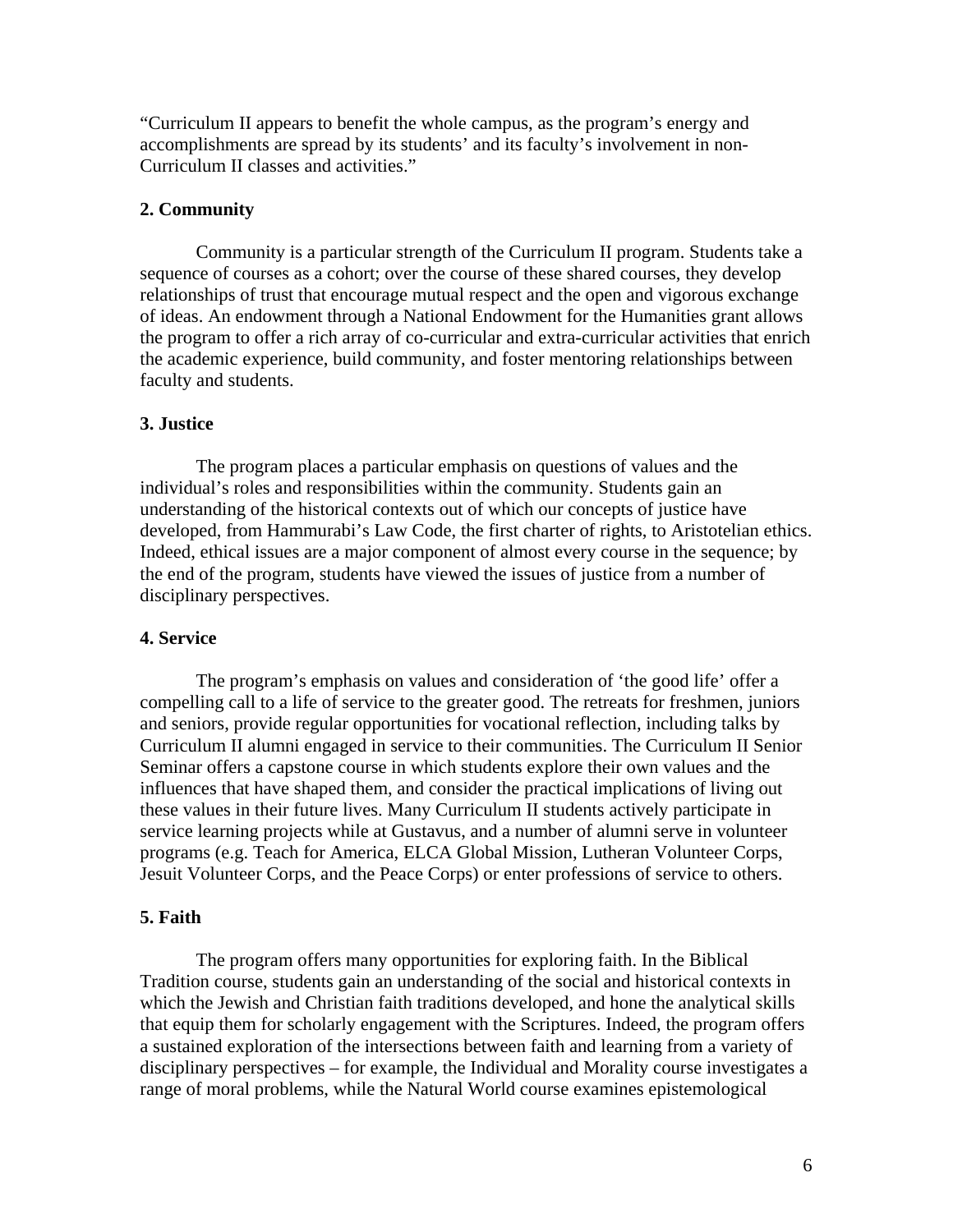questions of how we know what we know. Students writing papers for the senior seminar frequently find that their religious beliefs (or lack of religious beliefs) form an integral part of their articulation of values. The program offers co-curricular opportunities for reflection on issues of faith such as a weekend retreat at Blue Cloud Abbey. The program also seeks to foster an understanding of the diversity of faith traditions both within the curriculum (e.g. the Historical Perspective I course studies Greco-Roman religions and Islam) as well as in its co-curricular offerings (e.g. presentations on Buddhism).

The program is well served by a permanent endowment through a grant by the National Endowment for Humanities. This endowment funds a wide array of enrichments to the program, including retreats, cultural events (e.g. visits to the Minneapolis Institute of Arts and to theatrical productions), faculty retreats and course development.

#### **II. Weaknesses**

 Some of the same elements that are strengths of Curriculum II are also its weaknesses. Its integrated curriculum, in which students take a prescribed set of courses in an established sequence, offers fewer course options and less scheduling flexibility than its counterpart, Curriculum I. Since students can only join the program in their freshman year and since students are free to drop out at any time, attrition is a concern. The reasons that students most frequently cite for dropping out of Curriculum II are the heavy workload, scheduling conflicts, and the lack of choice and/or flexibility inherent in the curriculum. Some students have also found the program's focus on a liberal arts tradition rooted in western civilization restrictive.

 An integrated program such as Curriculum II depends for its success on a faculty that can invest time and thought into making the integration a reality (e.g. through regular dialogue, retreats, and the leadership provided by the program director). Similarly, a learning community requires an active commitment by faculty and students alike to building community and participating in co-curricular activities. The program continues to benefit from a committed cadre of faculty, administrative staff, and students, but the retirement of original core members of CII faculty and increasing demands on the time of newer faculty from competing demands is a real and growing threat to the continued success of the program.

 Staffing is another concern. Like other non-departmental programs, Curriculum II relies for its staffing on faculty with departmental teaching obligations, and staffing courses has frequently been a challenge.

 Finally, it is perhaps not surprising that a program that enrolls only a small proportion of Gustavus' students (with a maximum capacity of 60 entering students, i.e. less than 10%) and is taught by only a few of its faculty, faces the continuing challenge of combating misconceptions, building support for the program, and equipping faculty to offer informed guidance to advisees within the program.

### **2.2 Barriers**

 The college needs to develop a holistic plan for staffing its general education programs. Faculty hiring decisions (including replacement positions and new lines) must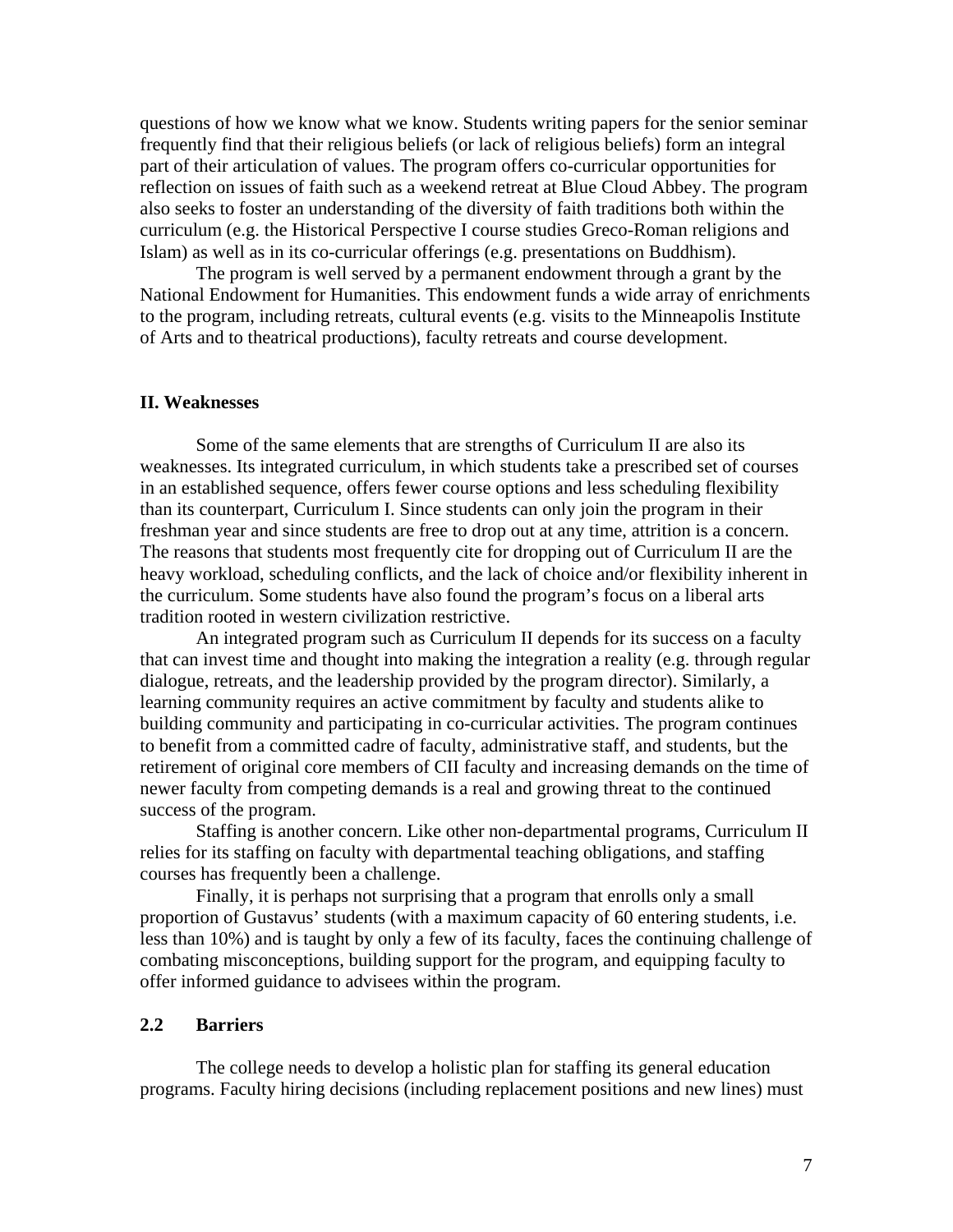respond to the needs of the general education programs as well as those of individual departments and programs, and the expectation that new hires will contribute to the general education programs must be clearly articulated and put into practice.

# **Section 3 Strategic Initiatives and Recommendations**

**Goal 1: Promote the liberal arts through a signature program that embodies the liberal arts tradition, integrates multiple ways of knowing and educates students for the twenty-first century in a learning community of students and faculty.** 

**Strategic Initiative:** Strengthen the academic program at Gustavus and advocate for the value of a liberal arts education.

Tactic (e.g.) Collaborate with other constituencies on campus (e.g. Center for Vocational Reflection, Hanson-Peterson Chair for Liberal Studies, departments and programs) to provide programming (e.g. lectures, workshops, fora etc.) that enhance the academic program, explore liberal arts perspectives, and articulate the value of a liberal arts education.

Tactic (e.g.) Consider instituting regular lectures organized by Curriculum II, with student and faculty respondents.

Tactic (e.g.) Offer opportunities for the intellectual development of faculty (e.g. lunchtime conversations about ideas).

Tactic (e.g.) Offer a reading in common book for CII students and faculty and guests.

**Strategic Initiative:** Recruit and integrate new faculty into the program.

Tactic (e.g.) Working in partnership with the Provost, make a commitment to regular participation in Curriculum II a consideration in allocation and approval of new faculty lines and appointment of new faculty hires

Tactic (e.g.) Recruit current faculty members who have not yet had the opportunity to teach in Curriculum II and would like to do so.

Tactic (e.g.) Support course development (e.g. through course development grants) and offer regular opportunities for CII faculty to enhance the integration of their individual courses into the curriculum as a whole.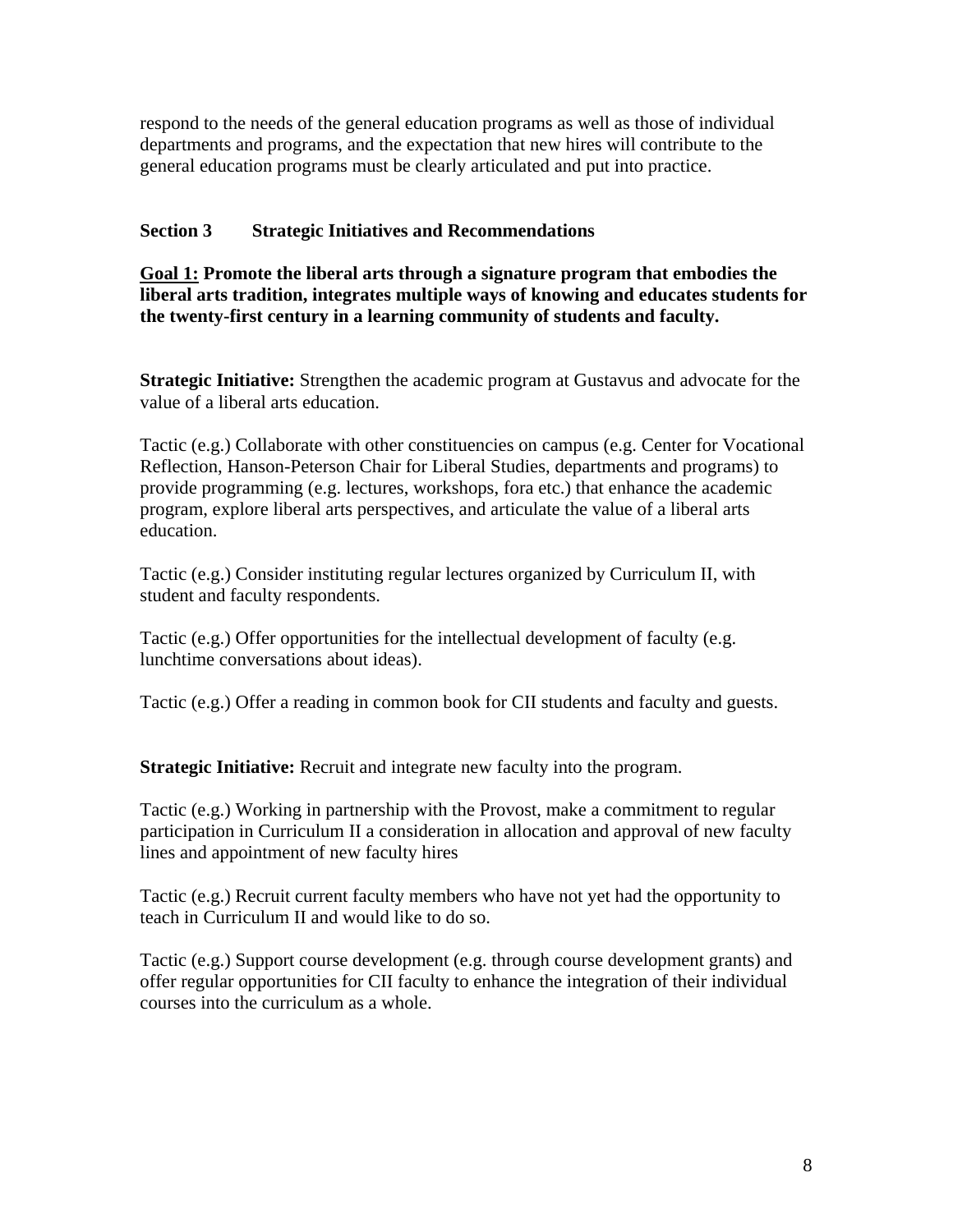**Strategic Initiative:** Strengthen the interdisciplinarity of the program

Tactic (e.g.) Engage in continuing curriculum assessment and development to enhance the interrelation of courses and foster interdisciplinary approaches (e.g. through student evaluations, curricular planning, faculty retreats, team-taught courses, especially between faculty in different disciplines, sharing of course syllabi, developing a reserve shelf of course texts).

Tactic (e.g.) Provide a course release for a new CII faculty member to sit in on other CII classes, read books from other CII courses etc.

**Strategic Initiative:** Enhance the visibility of the program both within the college community, alumni, and the broader public.

Tactic (e.g.) Enhance the program's presence on the web by creating a content-rich and visually appealing website show-casing co-curricular activities, course content, student work, student achievements, and offering testimonials of students, faculty and alumni of the program.

Tactic (e.g.) Rename Curriculum II (so that the name communicates the program's identity and strengths).

Tactic (e.g.) Promote awareness of the program within the Gustavus community as a whole and among prospective students.

Tactic (e.g.) Develop a Curriculum II newsletter (print and web-based).

# **Goal 2: Help students to understand and engage with the world to make a difference.**

**Strategic Initiative:** Fully integrate diverse perspectives and the study of global cultures into the program's curriculum.

Tactic (e.g.) Review all recent Curriculum II syllabi and discuss with faculty ways in which intercultural perspectives can be brought more fully into the program's curriculum.

**Strategic Initiative:** Increase the diversity of the students in Curriculum II and of its faculty.

Tactic (e.g.) Conduct information and recruiting presentations for Curriculum II at secondary schools in the Twin Cities.